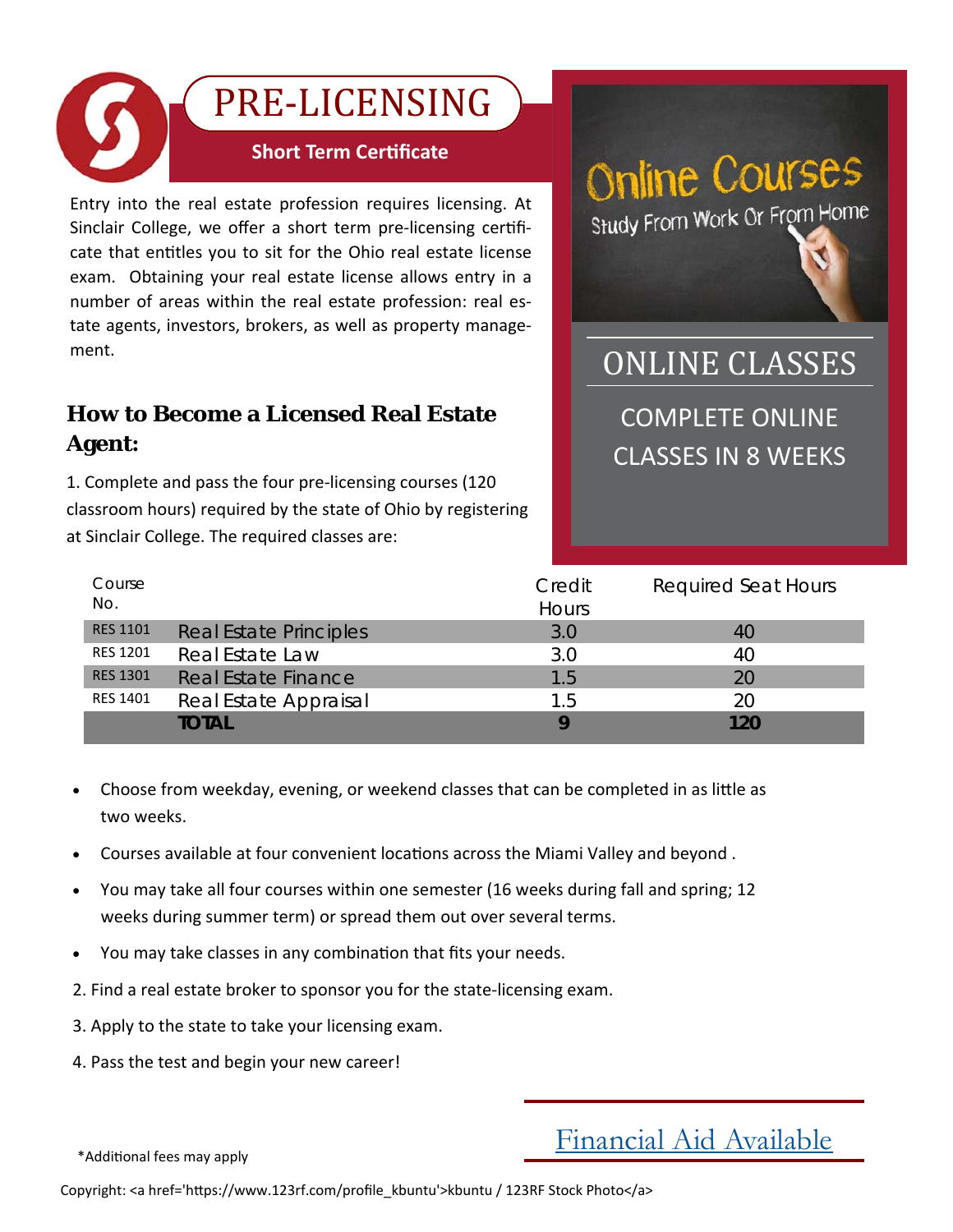

# REAL ESTATE ASSOCIATE DEGREE

#### **ASSOCIATE OF APPLIED SCIENCE**

Considering a career in the real estate industry? A Real Estate Associate Degree can give you a competitive edge in the real estate field. Completing a degree gives you a solid foundation in the basics of buying and selling real estate, allowing you to make more informed decisions about property and stay on top of the latest trends in the field.

Sinclair prepares students for careers in the real estate profession. The Real Estate program leads students to careers with local real estate agencies and organizations affiliated with the real estate industry. With practical coursework and local real estate connections, graduates are able to enter the workforce or take advantage of transfer opportunities to earn a four degree.

| <b>Course</b>   | <b>Title</b>                                                                                              | <b>Credits</b> |
|-----------------|-----------------------------------------------------------------------------------------------------------|----------------|
|                 | <b>Ohio Transfer Module: Arts &amp; Humanities Elective</b>                                               | 3              |
| ACC 1210        | Introduction to Financial Accounting                                                                      | 3              |
| <b>BIS 1120</b> | Introduction to Software Applications                                                                     | 3              |
| <b>COM 2206</b> | Interpersonal Communication                                                                               | 3              |
| <b>FIN 2450</b> | Personal Finance                                                                                          | 3              |
| <b>ECO 2180</b> | Principles of Microeconomics                                                                              | 3              |
| LAW 1101        | <b>Business Law</b>                                                                                       | 3              |
| <b>MAN 2150</b> | Management & Organizational Behavior                                                                      | 3              |
| MAT 1120        | <b>Business Mathematics</b>                                                                               | 3              |
| <b>PLS 1232</b> | <b>State &amp; Local Government</b>                                                                       | 3              |
| <b>RES 1101</b> | <b>Real Estate Principles</b>                                                                             | 3              |
| <b>RES 1102</b> | <b>Real Estate Abstracting</b>                                                                            | 3              |
| <b>RES 1201</b> | <b>Real Estate Law</b>                                                                                    | 3              |
| <b>RES 1301</b> | <b>Real Estate Finance</b>                                                                                | 1.5            |
| <b>RES 1401</b> | Real Estate Appraisal                                                                                     | 1.5            |
| <b>RES 1302</b> | <b>Real Estate Investing</b>                                                                              | 3              |
| <b>RES 1402</b> | <b>Property Management</b>                                                                                | 3              |
|                 | (ENG 1101 OR ENG 1131)                                                                                    | 3              |
|                 | (MRK 2135 AND MRK 2225 AND SOC 1101 OR CAT<br>1201 AND CAT 2411 OR ACC 1220 AND CAT 1161<br>AND SOC 1101) | 9              |
|                 | <b>RES 2170</b>                                                                                           | $\overline{2}$ |

#### **TYPICAL CAREERS**

- $\checkmark$  Real Estate Sales Agent
- ✓ Real Estate Broker
- ← Real Estate Appraiser
- $\checkmark$  Property Manager
- ✓ Abstractor
- √ Real Estate Investor



**ACCREDITED BY Accreditation Council of Business School and** Programs

**FINANCIAL AID AVAILABLE FOR DEGREE SEEKING STUDENTS** 

#### **CONTACT US**

www.sinclair.edu/real-estate  $(937) 512 - 2615$ realestate@sinclair.edu